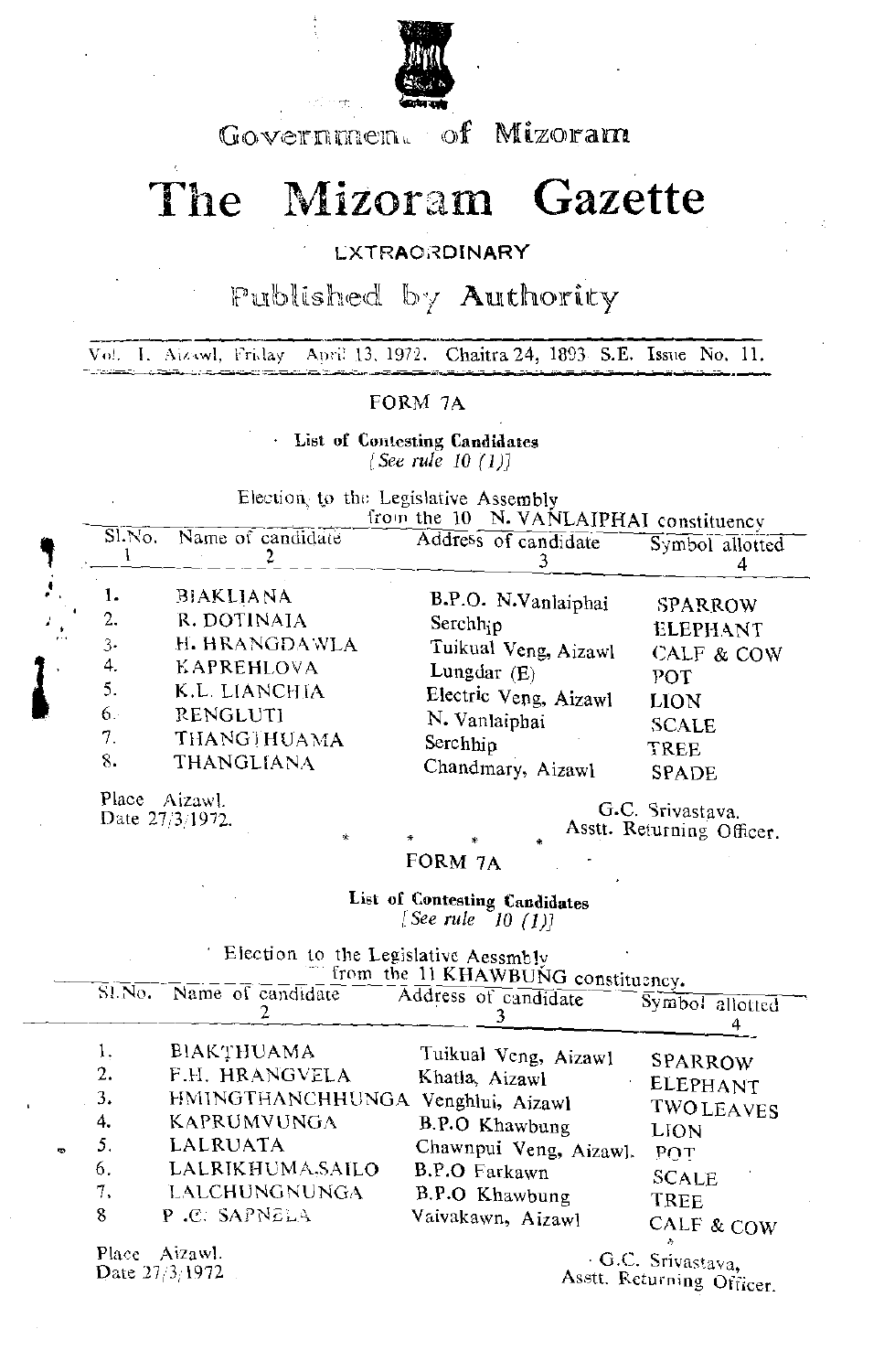#### POKM 7A

## List of Contesting Can didates<br>[See rule 10 (1)]

| Election to the L egislative Assembly |  |  |  |  |  |  |
|---------------------------------------|--|--|--|--|--|--|
|---------------------------------------|--|--|--|--|--|--|

|    | Sl. No. Name of candidate |                    |          | from the 12 C TAMPHAI constituency.<br>Address of candidate | Symbol allotted           |
|----|---------------------------|--------------------|----------|-------------------------------------------------------------|---------------------------|
| 1. |                           | <b>CHAWNGHNUNA</b> |          | Dawrpui Vengthar, Aizawl                                    | TWO LEAVES                |
| 2. | LALHLIRA                  |                    | Champhai |                                                             | <b>ELEPHANT</b>           |
| 3. | A. ROHNUNA                |                    |          | Chandmary, Aizawl                                           | CALF & COW                |
| 4. | R.T. THANA                |                    | Champhai |                                                             | <b>SCALE</b>              |
|    | Place Aiza $\ell$         |                    |          |                                                             | G.C. Srivastava,          |
|    | Date $27/3/1972$ .        |                    |          |                                                             | Asstt. Returning Officer. |

#### FORM 7A

**List of C:mtesting Candidates** *[See rule 10 (IJ]*

Election to the Legislative Assembly<br>from the 13 KHAWZAWL constituency

|    | Sl.No. Name of candidate | $110 \text{ u}$ in $10^{-10}$<br><b>INTO MARK PLO COUNTILIEUCA</b><br>Address of candidate | Symbol allotted       |    |
|----|--------------------------|--------------------------------------------------------------------------------------------|-----------------------|----|
| 1. | V.L.BIAKENGA             | B.P.O. Khawzawl                                                                            | <b>SPARROW</b>        | 40 |
| 2. | K. LALHNUNA              | Sikulpuikawn, Aizawl                                                                       | <b>LION</b>           |    |
| 3. | V. LALTHANZAUVA          | Tuikual Veng, Aizawl.                                                                      | <b>CALF &amp; COW</b> |    |
| 4. | <b>VANLALHRUAIA</b>      | Mission Veng, Aizawl                                                                       | <b>ELEPHANT</b>       |    |
| 5. | <b>VANLALCHHUANGA</b>    | Luangmual, Aizawl                                                                          | <b>TREE</b>           |    |

Place Aizawl. Date 27/3/1972.

**G.C. Srivastava. Asstt. Returning Officer.**

#### FORM 7A

•

**List of Contesting Candidates** *[See rule 10 (I))*

**Election to the Legislative Assembly from the 14 RATU constituency.**

• • •

| $\overline{\text{S1}}$ . No. | Name of candidate                                                                             | Address of candidate                                                                                                                     | Symbol allotted                                                                                       |
|------------------------------|-----------------------------------------------------------------------------------------------|------------------------------------------------------------------------------------------------------------------------------------------|-------------------------------------------------------------------------------------------------------|
| 2.<br>3.<br>4.<br>5.<br>6.   | R. DOVA<br>H. LIANDAWLA<br><b>PACHHUNGA</b><br>H. SAPBELA<br><b>SANGKHUMA</b><br>J. THANKUNGA | $B.P.O$ Darlawn $G/C$<br>- B.P.O Ratu<br>Republic Veng, Aizawl<br>Republic Veng, Aizawl<br>Electric Veng. Aiza    <br>Bara Bazar, Aizawl | <b>SPADE</b><br>TWO LEAVES.<br><b>CALF &amp; COW</b><br><b>TREE</b><br><b>ELEPHANT</b><br><b>LION</b> |

**Place** Aizawl. Date  $27/3/1972$ 

**G.C Srivastava,** Asstt. Rcturning **Officer.**

 $\epsilon$ 

 $\bar{z}$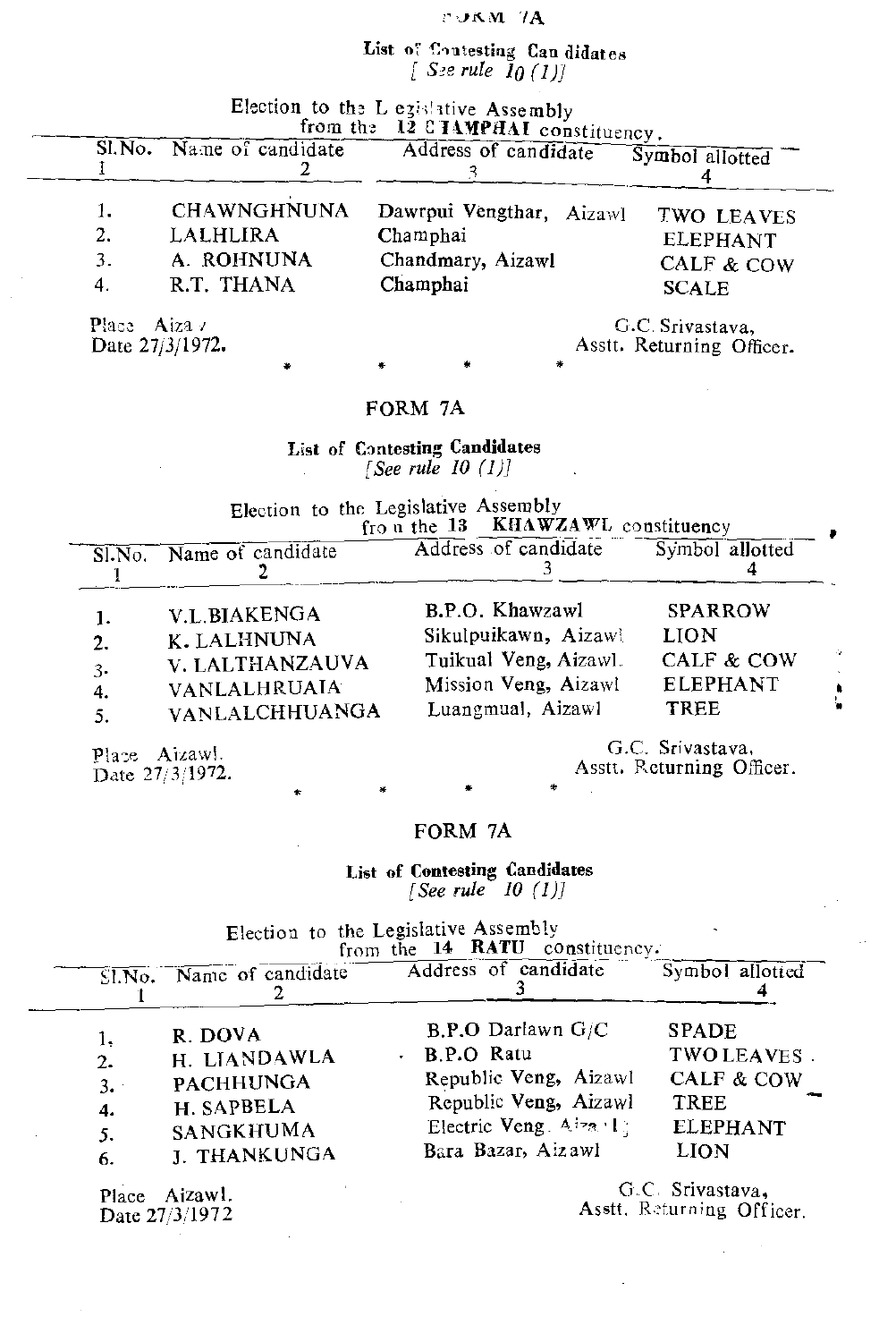#### FORM 7A

List of Contesting Candidates *[ See rule 10* (1) ]

, I',

Election to the Legislative Assembly.

|                           | from the 15 SUANGPUILAWN constituency. |                 |
|---------------------------|----------------------------------------|-----------------|
| SI. No. Name of candidate | Address of candidate                   | Symbol allotted |
| 1. K.CHALTHUAMA           | Zarkawt, Aizawl                        | <b>TREE</b>     |
| 2. C. LALMAWIA            | Mission Veng, Aizawl                   | CALF & COW      |
| 3. F. LAWMKIMA            | Electric Veng Aizaw                    | <b>LION</b>     |
| 4. H. THANSANGA           | Chandmary, Aizawl                      | <b>ELEPHANT</b> |
| 5. K. THANGPHUNGA"        | P.O. Darlawn                           | <b>SCALE</b>    |

Place Aizawl. Date 27/3/1972.

 $\alpha$  .

•.

• • I

 $\zeta$ 

G.C. Srivastava, Asstt. Returning Officer.

#### FORM 7A

• • • •

List of Contesting **Candidates** 焊接 *[See rule 10* (1)]

Election to the Legislative Assembly from the 16 SAITUAL constituency

| Name of candidate<br>SI.No.                                                                   | Address of candidate                                                                                                                                                                                                                                                                                                                                        | Symbol allotted |
|-----------------------------------------------------------------------------------------------|-------------------------------------------------------------------------------------------------------------------------------------------------------------------------------------------------------------------------------------------------------------------------------------------------------------------------------------------------------------|-----------------|
| <b>CHALTHANGA</b><br>KHAWTINKHUMA<br><b>B. LALRUATA</b><br>3.<br>LALHMINGTHANGA<br>4.         | Kawlkulh<br>POT<br>Dawrpui, Aizawl<br>Sarawn Veng, Aizawl<br>TREE<br>Mission Veng, Aizawl<br><b>SCALE</b>                                                                                                                                                                                                                                                   | <b>ELEPHANT</b> |
| K. SANGLIANCHHUNGI<br><b>SAINGHAKA</b><br>6.<br>THANGMAWIA<br>$7_{\scriptscriptstyle{\star}}$ | Venghlui, Aizawl<br><b>BOAT</b><br>MissionCompound, Aizawl CALF & COW<br>C/O Thasiama, Chhinga<br>Veng, Aizawl<br>LION                                                                                                                                                                                                                                      |                 |
| Place<br>Aizawl.                                                                              | $\mathcal{L}$ $\mathcal{L}$ $\mathcal{L}$ $\mathcal{L}$ $\mathcal{L}$ $\mathcal{L}$ $\mathcal{L}$ $\mathcal{L}$ $\mathcal{L}$ $\mathcal{L}$ $\mathcal{L}$ $\mathcal{L}$ $\mathcal{L}$ $\mathcal{L}$ $\mathcal{L}$ $\mathcal{L}$ $\mathcal{L}$ $\mathcal{L}$ $\mathcal{L}$ $\mathcal{L}$ $\mathcal{L}$ $\mathcal{L}$ $\mathcal{L}$ $\mathcal{L}$ $\mathcal{$ |                 |

Place Aizawl. Date  $27/3/1972$ .

G.C. Srivastava, Asstt. Returning Officer.

#### FORM 7A

•

List **of Contesting Candidates** *[ See rule 10* (1) ]

Election to the Legislative Assembly from the 17 TLUNGVEL constituency.

| Sl.No. Name of candidate                                             | Address of candidate                                                                     | Symbol allotted                                             |
|----------------------------------------------------------------------|------------------------------------------------------------------------------------------|-------------------------------------------------------------|
| <b>BAWITLUANGA</b><br>HRANGAIA<br>2.<br>3. C. PAHLIRA<br>4. ZATHANGI | Chhinga Verg, Alzawl<br>Circuit Road, Aizawl<br>Republic Veng, Aizawl<br>Aizawl, Mizoram | CALF & COW<br><b>ELEPHANT</b><br><b>LION</b><br><b>TREE</b> |
| Place Aizawl.<br>Date 27/3/1972                                      | $\bullet$ .<br>÷                                                                         | G.C. Srivastava,<br>Asstt. Returning Officer. -             |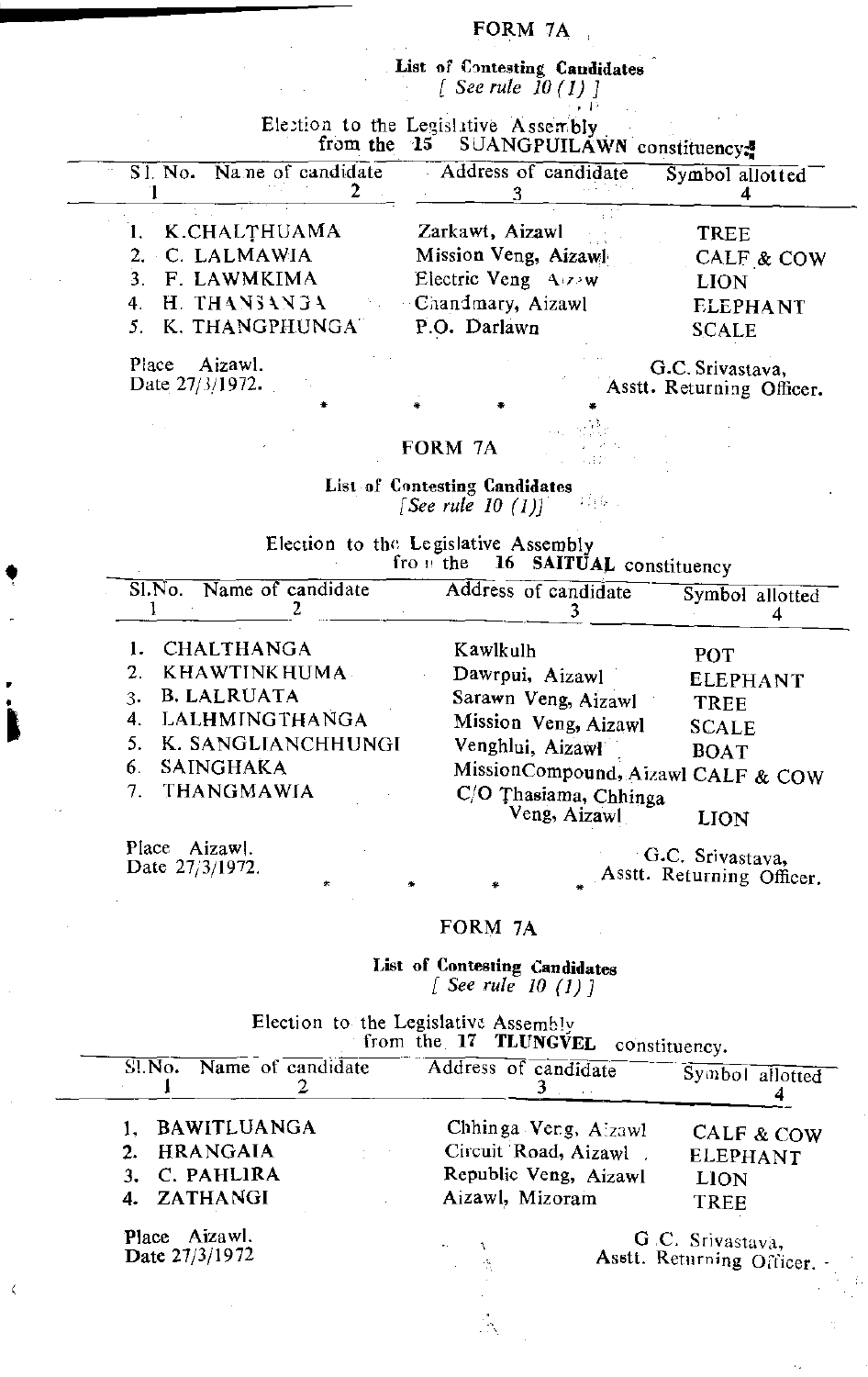FORM 7A<br>List of Contesting Candidates<br>f See rule 10 (1) 1

 $\bar{\mathbf{r}}$ 

|           | Election to the Legislative Assembly from the $18$ KHAWHAI |                                                                            | constituency.                                                              |
|-----------|------------------------------------------------------------|----------------------------------------------------------------------------|----------------------------------------------------------------------------|
| 1         | Sl. No. Name of candidate<br>2                             | Address of candidate                                                       | Symbol allotted                                                            |
| 1.        | <b>LALTINBIAKA</b>                                         | Electric Veng Aizawl                                                       | <b>ELEPHANT</b>                                                            |
| 2.        | J.H. ROTHUAMA                                              | <b>B.P.O Khawhai G/C Mizoram</b>                                           | <b>LION</b>                                                                |
| 3.        | J. THANGHUAMA                                              | $Aia$ . 1, Mizoram                                                         | CALF & COW                                                                 |
| 4.        | <b>THANGRIDEMA</b>                                         | Bara Bazar, Aizawl                                                         | TREE                                                                       |
|           |                                                            |                                                                            |                                                                            |
| Place     | Aizawl.                                                    |                                                                            | G.C. Srivastava,                                                           |
|           | Date $27/3/1972$ .                                         |                                                                            | Asstt. Returning Officer.                                                  |
|           |                                                            | FORM 7A                                                                    |                                                                            |
|           |                                                            | List of Contesting Candidates                                              |                                                                            |
|           |                                                            | [See rule $10$ $(1)$ ]                                                     |                                                                            |
|           |                                                            | Election to the Legislative Assembly from the 19 LUNGPHO constituency      |                                                                            |
| S1.No.    | Name of candidate                                          | Address of candidate                                                       | Symbol allotted                                                            |
|           | 2                                                          |                                                                            | 4                                                                          |
| 1.        | C. CHHUNBURA                                               | Mission Veng, Aizawl                                                       | CALF & COW                                                                 |
| 2.        | <b>HMARLIANA</b>                                           | Thakthing Bazar, Aizawl                                                    | <b>TREE</b>                                                                |
| 3.        | C. LALRUATA                                                | Ramhlun Veng, Aizawl                                                       | <b>ELEPHANT</b>                                                            |
| 4.        | <b>ROMAWIA</b>                                             | P.O Chhingchhip G.C.                                                       | <b>LION</b>                                                                |
|           |                                                            |                                                                            |                                                                            |
|           | Place Aizawl.                                              |                                                                            | G.C. Srivastava,                                                           |
|           | Date 27/3/1972.<br>$\ast$                                  |                                                                            | Asstt. Returning Officer.                                                  |
|           |                                                            | FORM 7A                                                                    |                                                                            |
|           |                                                            | List of Contesting Candidates                                              |                                                                            |
|           |                                                            | $\int$ See rule 10 $(1)$ ]                                                 |                                                                            |
|           |                                                            | Election to the Legislative Assembly from the 2C SERCHHIP                  | constituency.                                                              |
| ^ Լ       | Sl.No. Name of candidate<br>2                              | Address of candidate<br>3                                                  | Symbol allotted<br>-4                                                      |
| 1,        | <b>LALLIANA</b>                                            | Mission Veng, Aizawl                                                       | <b>POT</b>                                                                 |
| 2.        | LALHMUAKLIANA, SAILO                                       | BPO Serchhip G/C Mizoram LION                                              |                                                                            |
| 3.        | Z.V. LALMAWIA                                              | Mission Veng, Aizawl                                                       | CALF & COW                                                                 |
| 4.        | <b>RALZATAWNA</b>                                          | <b>BPO Thenzawl G/C Mizoram TREE</b>                                       |                                                                            |
| 5.        | <b>SAPCHHAWNNGURA</b>                                      | Kulikawn, Aizawl                                                           | <b>RAILWAY ENGINE</b>                                                      |
| 6.        | <b>VAIVENGA</b>                                            | Mission Veng, Aizawl                                                       | <b>ELEPHANT</b>                                                            |
|           |                                                            |                                                                            |                                                                            |
|           | Place Aizawl.                                              |                                                                            |                                                                            |
|           |                                                            |                                                                            | G.C. Srivastava,                                                           |
|           | Date $27/3/1972$                                           |                                                                            |                                                                            |
|           |                                                            | FORM 7A                                                                    |                                                                            |
|           |                                                            | <b>List of Contesting Candidates</b>                                       | Asstt. Returning Officer.                                                  |
|           |                                                            | [See rule $10(1)$ ]                                                        |                                                                            |
|           |                                                            | Election to the Legislative Assembly from the 21 PHULDUNGSEI constituency. |                                                                            |
| S1.N<br>1 | ime of candidate<br>2                                      | Address of candidate<br>3                                                  | 4                                                                          |
| 1.        | <b>HNUNA</b>                                               | Khawrihnim, P.O Aizawl                                                     | <b>LION</b>                                                                |
| 2.        | LALNUNTLUANGA                                              | Kulikawn, Aizawl                                                           |                                                                            |
| 3.        | <b>LALKUNGA</b>                                            | Phuldungsei, P.O Aizawl                                                    |                                                                            |
| 4.        | R. THANSANGA                                               | P.O Kolasib, Mizoram                                                       | CAMEL                                                                      |
| 5.        | <b>ZADINGA</b>                                             | Maubawk, P.O. Aizawl                                                       | Symbol allotted<br><b>ELEPHANT</b><br><b>CALF &amp; COW</b><br><b>TREE</b> |

Place Aizawi.<br>Date 27/3/1972.

 $\sim$ 

 $\hat{\mathcal{A}}$ 

 $\frac{1}{2}$ 

 $\sim 100$ 

G.C. Srivastava, Asstt. Returning Officer.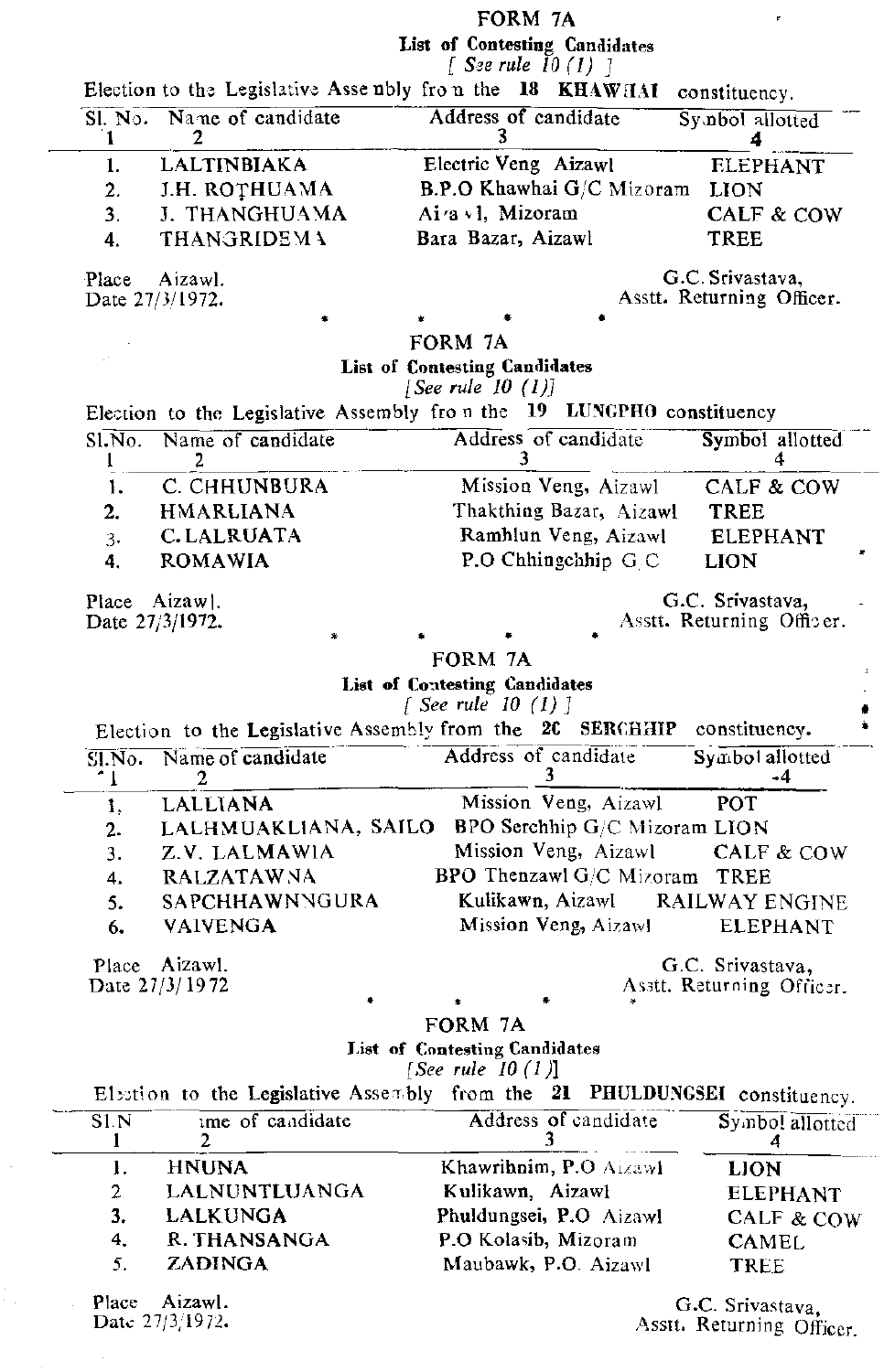|  | List of Contesting Candidates |  |
|--|-------------------------------|--|
|  | $\int$ See rule 10 (1) 1      |  |

|                                                       |                                            | $1$ $1000$ $1000$ $101$ $11$<br>Election to the Legislative Assombly from the $22$ SATEEK<br>constituency. |
|-------------------------------------------------------|--------------------------------------------|------------------------------------------------------------------------------------------------------------|
| 1                                                     | Sl. No. Name of candidate<br>2             | Address of candidate<br>Symbol allotted<br>3.<br>4                                                         |
| 1.                                                    | DENGCHHUNGU                                | Thakthing Bazar<br><b>SCALES</b><br>Aizawl                                                                 |
| $\mathbf{2}$ .                                        | HRANGCHHU \NA                              | Zarkawt Aizwl<br>CALF & COW                                                                                |
| 3.                                                    | <b>LIANTLUAN 3A</b>                        | Mizoran<br><b>LION</b><br>Sialsuk                                                                          |
| 4.                                                    | T.L. PARLIANA                              | Bara Bazar, Aizawl<br>TREE                                                                                 |
| 5.                                                    | V. THANZAUVA                               | Hmuifang:B.P.O. Sateek<br>SPADE                                                                            |
| 6.                                                    | RALTE ZOLIANA                              | Misson Veng Aizawl<br>ELEPHANT                                                                             |
|                                                       | Place Aizawl.<br>Date $27/1972$ .          | G.C. Srivastava,<br>Asstt. Returning Officer.                                                              |
|                                                       | *                                          | FORM 7A                                                                                                    |
|                                                       |                                            | List of Contesting Candidates<br>[See rule 10 $(1)$ ]                                                      |
|                                                       |                                            | Election to the Legislative Assembly from the 23 AIZAWL SOUTH constituency                                 |
| Ţ                                                     | Sl.No. Name of candidate<br>2              | Address of candidate<br>Symbol allotted<br>3<br>4                                                          |
| 1.                                                    | <b>LALBUAIA</b>                            | Mission Veng, Aizawl<br><b>ELEPHANT</b>                                                                    |
| 2.                                                    | LALSANGZUALA                               | Misson Veng Aizawl CALF & COW                                                                              |
| 3.                                                    | <b>THAGNTINKHUMA</b>                       | Kulikawn Aizawl<br><b>LION</b>                                                                             |
| 4.                                                    | <b>THANGDELA</b>                           | Dawrpui Aizawl<br>TREE                                                                                     |
| 5.                                                    | R. ZUALA                                   | Mission Veng<br>Aizawl<br>POT                                                                              |
|                                                       | Place Aizaw!.<br>Date 27/3/1972.<br>$\ast$ | G.C. Srivastava,<br>Asstt. Returning Officer.                                                              |
|                                                       |                                            | FORM 7A                                                                                                    |
|                                                       |                                            | List of Contesting Candidates<br>$[$ See rule 10 (1) $]$                                                   |
|                                                       |                                            | Election to the Legislative Assembly from the 24 AIZAWL CENTRAL constituency.                              |
|                                                       | Sl.No. Name of candidate<br>2              | Address of candidate<br>Symbol allotted<br>3<br>4                                                          |
| 1.                                                    | H.K. BAWICHHUAKA                           | Chandmari P.O, Aizawl<br><b>LION</b>                                                                       |
| 2.                                                    | <b>B. LALMAWIA</b>                         | Venghlui P.O Aizawl<br>TREE                                                                                |
| 3.                                                    | <b>LALRINLIANA</b>                         | Dawrpui P.o Aizawl<br>ELEPHANT                                                                             |
| 4.                                                    | LALHMINGTHANGA                             | Zion Street<br><b>SPARROW</b>                                                                              |
| 5.                                                    | <b>SHYAM KUMAR</b>                         | Dawrpui P.O Aizawl<br><b>SPADE</b>                                                                         |
| 6.                                                    | VANLALCHHUANGA                             | Dawrpui P.O Aizawl<br>CALF & COW                                                                           |
|                                                       | Place Aizowl.                              | G.C. Srivastava,                                                                                           |
|                                                       | Date $27/3$ , 1 $\frac{1}{2}$<br>$\ast$    | Asstt. Returning Officer.<br>♣                                                                             |
|                                                       |                                            | FORM 7A                                                                                                    |
|                                                       |                                            | The of Contesting Candidates<br>[See rule $10(1)$ ]                                                        |
|                                                       |                                            | Election to the Legislative Assembly from the 25 AIZAWL NORTH constituency.                                |
| $\overline{\text{SI}}$<br>$\overline{\text{No}}$<br>1 | ame of candidate<br>2                      | Address of candidate<br>Sy bol allotted<br>3<br>4                                                          |
| 1.                                                    | JACOB                                      | P.O Zemabawk Group Centre POT                                                                              |
| 2 <sub>1</sub>                                        | <b>LALTHANHAWLA</b>                        | Zarkawt, Aizawi CALF & COW                                                                                 |
| 3.                                                    | M. ROBERT COLMAN                           | Chaltlang B.P.O. RAMHLUN<br>TREE                                                                           |
| 4.                                                    | R. THANGLIANA                              | Electrict Veng Aizawl<br>ELEPHANT                                                                          |
| 5.                                                    |                                            | VANLALHRUAIA S. Chaltlang B.P.O. Ranhlua<br><b>LION</b>                                                    |
| Place                                                 | Aizawl.                                    | G.C. Srivastava,                                                                                           |

Date 27/3/1972.

 $\bullet$ 

 $\mathcal{A}$ 

 $\ddot{\bullet}$ 

ł,

Asstt. Returning Officer.

 $\bar{z}$ 

 $\epsilon_{\rm{max}}$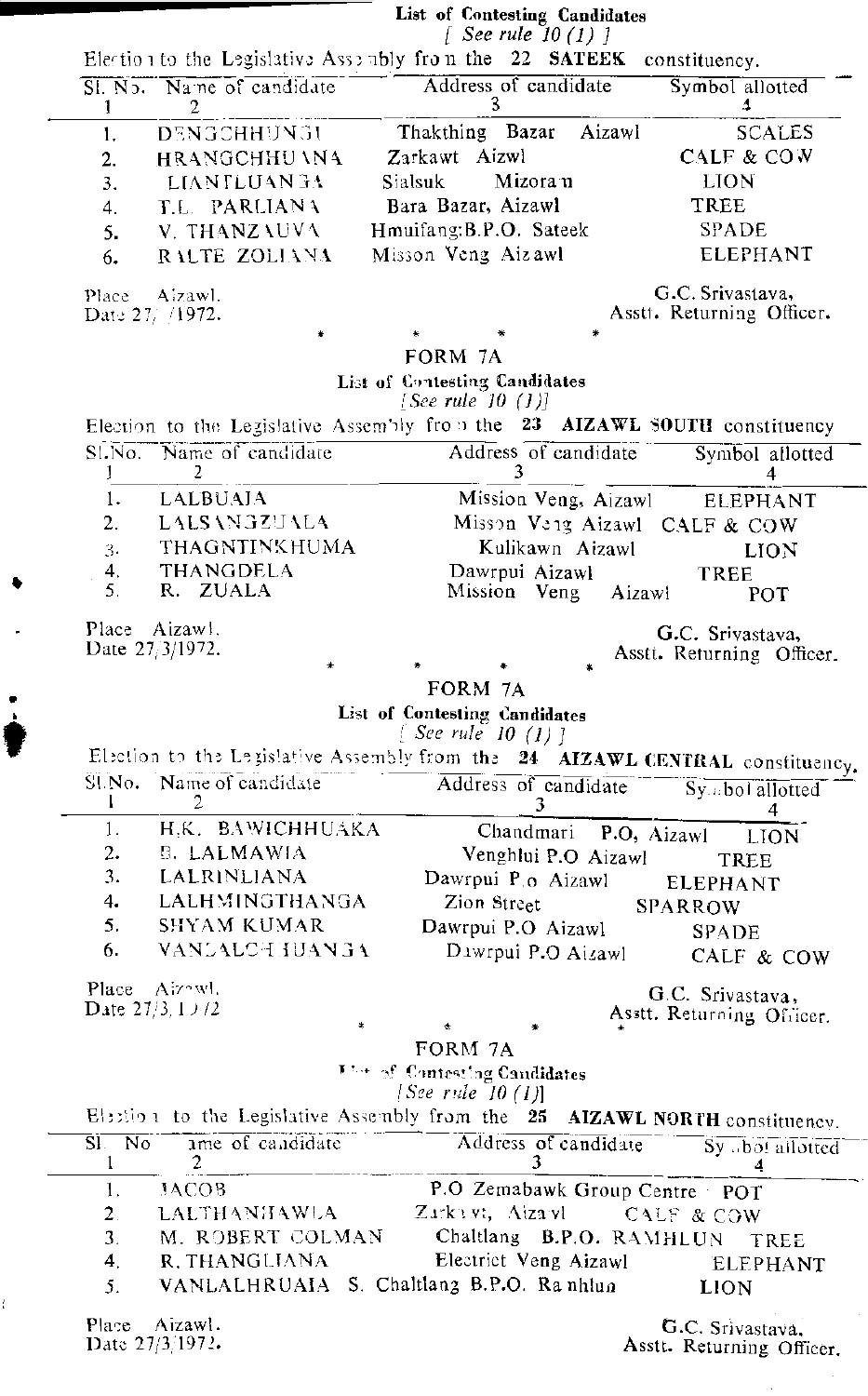|                                    |                                                               | List of Contesting Candidates<br>$\lceil$ See rule 10 (1) $\lceil$      |                                                               |
|------------------------------------|---------------------------------------------------------------|-------------------------------------------------------------------------|---------------------------------------------------------------|
|                                    |                                                               | Election to the Legislative Assembly from the $26$ KAWNPUI              | constituency.                                                 |
| $\mathbf{I}$                       | Sl. No. Name of candidate<br>2                                | Address of candidate<br>3                                               | Sy abol allotted<br>4                                         |
| 1.<br>$\frac{2}{3}$<br>4.          | V.L. HLUNA<br>CH SAPRAWN EA<br>- VANLALRAWNA-<br>ZAIREMTHANGA | BPO Hortoki<br>Chandmary, Aizawl.<br>Kawnpui G.C.<br>Dawrpui Vengthar   | <b>TREE</b><br>ELEPHANT<br><b>CALF&amp;COW</b><br><b>LION</b> |
| Place Aizawl.<br>Date 27/ 1972.    | ₩                                                             |                                                                         | G.C. Srivastava.<br>Asstt. Rusening Officer.                  |
|                                    |                                                               | FORM 7A                                                                 |                                                               |
|                                    |                                                               | List of Contesting Candidates<br>[See rule 10 $(1)$ ]                   |                                                               |
|                                    |                                                               | Election to the Legislative Assembly from the $27$ KOLOSIB constituency |                                                               |
| SI.No.<br>J                        | Name of candidate<br>2                                        | Address of candidate<br>3                                               | <b>Eymbol</b> allotted<br>4                                   |
| 1.<br>$\frac{2}{3}$ .              | CH. CHHUNGA<br>DOSANGA<br>- LALTHANSANGA                      | Saron/Chhinga veng<br>Khatla line, Aizawl<br>Vaivakawn,Aizawl -         | ELEPHANT<br>LION<br><b>CALF&amp;COW</b>                       |
| 4.                                 | VANLALHRUAIA                                                  | P.O. Kolosib                                                            | <b>TWO LEAVES</b>                                             |
| Place Aizaw.<br>Date $27/3/1972$ . | ∗                                                             |                                                                         | G.C. Srivastava,<br>Asstt. Returning Officer.                 |
|                                    |                                                               | FORM 7A                                                                 |                                                               |
|                                    |                                                               | List of Contesting Candidates<br>[See rule 10 (1)]                      |                                                               |
|                                    |                                                               | Election to the Legislative Assembly from the 28 SAIRANG                | constituency.                                                 |
| T                                  | Sl.No. Name of candidate<br>2                                 | Address of candidate                                                    | $3.$ abot allotted<br>4                                       |
| 1.                                 | B.CHAWNG1HUAMA                                                | Bungkawn Aizawl                                                         | <b>CALI-SCOW</b>                                              |
| 2,<br>3.                           | <b>J.F. MANLIANA</b><br>LIANSANGA                             | Kulikawn Aizawl<br>Maubawk, Aizawl                                      | <b>SCALLS</b><br>TREE                                         |
| 4.<br>5.                           | NGURDAWLA<br><b>SAKHAWLIANA</b>                               | Electric, veng Aizawl<br>Kulikawn, Aizawl                               | ELEP IANT<br>LION                                             |
|                                    | Place Aizawl.<br>Date 27 3 1972                               | ÷.<br>÷                                                                 | G.C. Livastava,<br>Asstt. Reserving Officer.                  |
|                                    |                                                               | FORM 7A                                                                 |                                                               |
|                                    |                                                               | <b>List of Contesting Candidates</b><br>[See rule $10(1)$ ]             |                                                               |
|                                    |                                                               | Election to the Legislative Assembly from the 29 MAMIT consistency.     |                                                               |
| - No<br>SI.<br>1                   | are of candidate<br>2                                         | Address of candidate<br>3                                               | Symbol allotted<br>4                                          |
| 1.<br>$\overline{2}$ .<br>3.       | <b>CHAWNGKUNGA</b><br>C.LALHMINGTHANGA<br>F.C.NGHINA          | Sairang Mizoram<br>BPO Kawrthah<br>Mission veng, Aizawl                 | <b>ELEFFRANT</b><br><b>LION</b><br><b>CALF&amp;COW</b>        |
| 4.<br>5.                           | RO: A<br>THANCHUNGNUNGA                                       | Bara Bazar, Aizawl<br>BPO Aizawl                                        | TREE<br>SPARROW                                               |
| Place                              | Aizaw'.<br>Date $27/3/1974$                                   |                                                                         | G.C. Srivastava,<br>Asstt. Returning Officer.                 |
|                                    |                                                               |                                                                         |                                                               |

 $\ddot{\phantom{a}}$ 

 $\hat{\boldsymbol{\beta}}$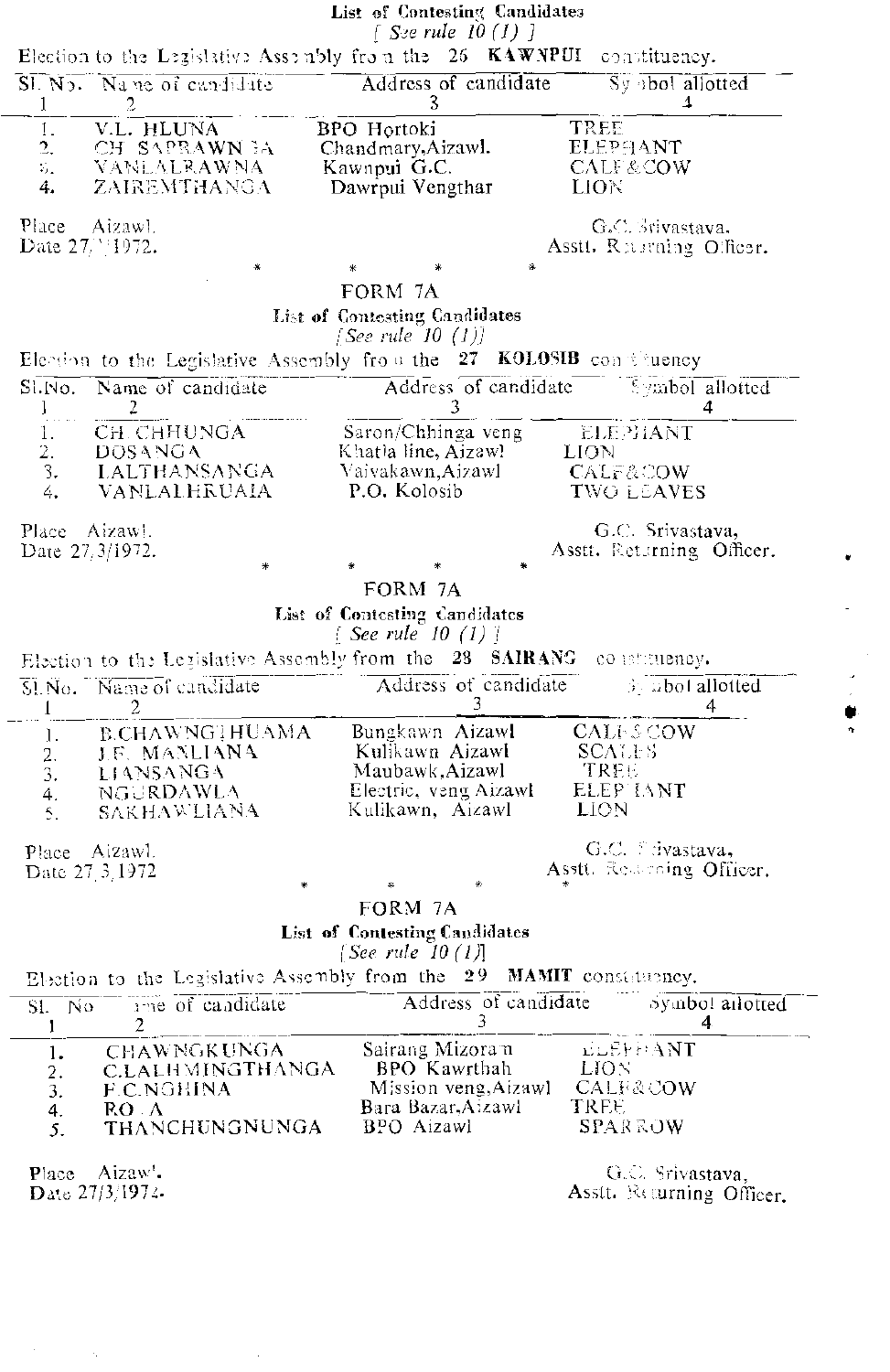### $[7]$

 $\label{eq:2} \begin{split} \mathcal{L}_{\text{max}}(\mathbf{r}) = \mathcal{L}_{\text{max}}(\mathbf{r}) \end{split}$ 

## FORM 7A

List of Contesting Candidates<br>[See rule 10(1)]<br>Election to the Legislative Assembly from the 30 RENGDIL constituency.

 $\bar{\mathcal{A}}$ 

 $\bar{\beta}$ 

 $\bar{z}$ 

|    | SI. No. Name of candidate | Address of candidate               | Symbol allotted  |
|----|---------------------------|------------------------------------|------------------|
|    |                           |                                    |                  |
|    | <b>HRANGTAWNA</b>         | <b>BPO</b> Rengdil, Mizoram        | LION             |
| 2. | LAWMKUNGA                 | Electric veng, Aizawl              | <b>TWOLEAVES</b> |
| 3. | ROCHUNGNUNGA              | Lokichera, Via Hatikhira<br>Cachar | <b>ELEPHANT</b>  |
| 4. | ZALAWMA                   | Chandmary-Zarkawt                  | CALF&COW         |
|    | .                         |                                    |                  |

Place Aizawl.<br>Date 27/3/1972.

G.C. Srivastava,<br>Asstt. Returning Officer.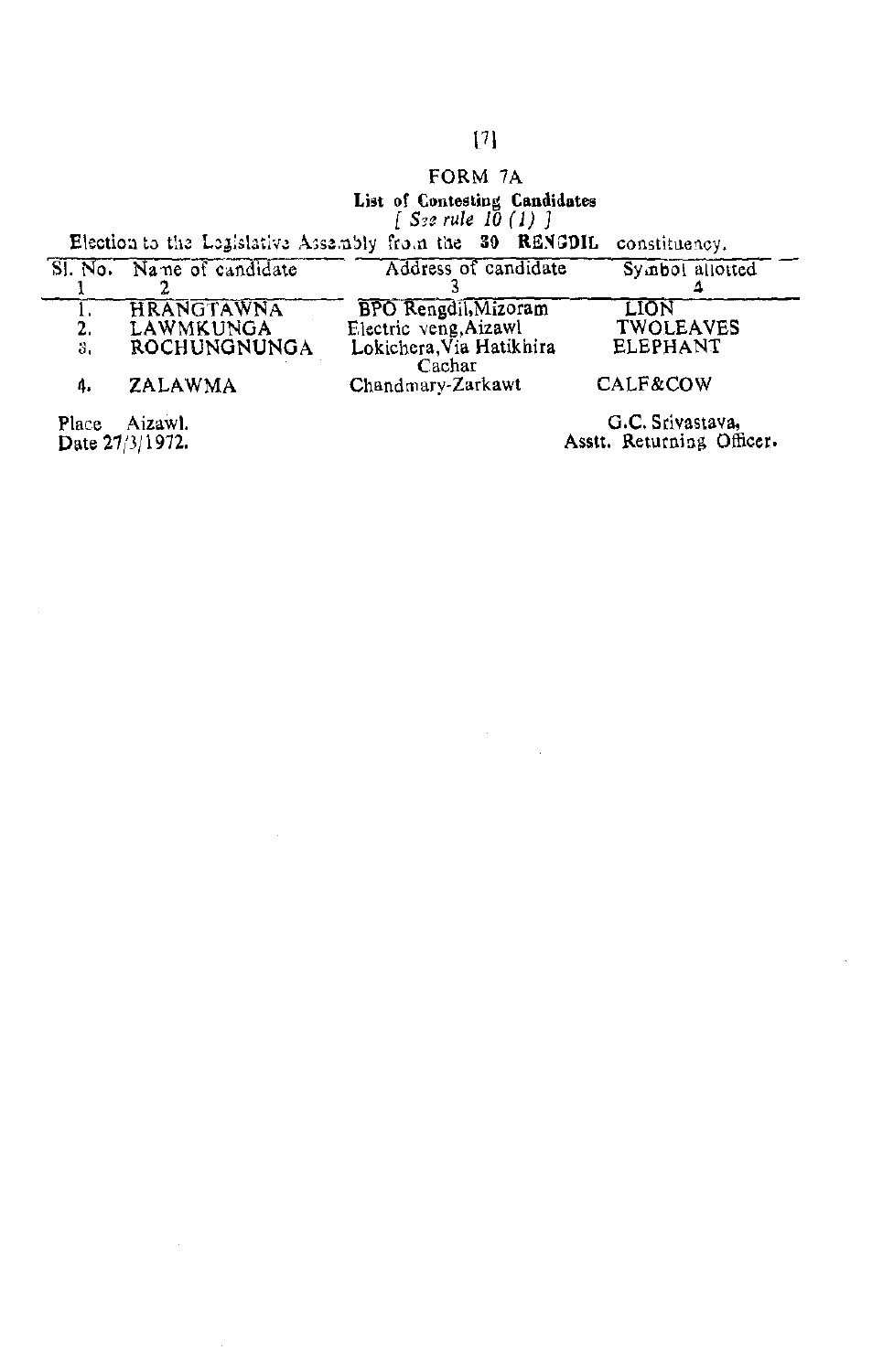## $\left[ 8\right]$

## FORM 7A List of Contesting Candidates<br>[See rule 10 (1)]

|  |  |  |  |  | Election to the House of the people from the MIZORAM constituency                                                                                                                                                                                                                                                                |  |
|--|--|--|--|--|----------------------------------------------------------------------------------------------------------------------------------------------------------------------------------------------------------------------------------------------------------------------------------------------------------------------------------|--|
|  |  |  |  |  | $\alpha$ and $\alpha$ and $\alpha$ and $\alpha$ and $\alpha$ and $\alpha$ and $\alpha$ and $\alpha$ and $\alpha$ and $\alpha$ and $\alpha$ and $\alpha$ and $\alpha$ and $\alpha$ and $\alpha$ and $\alpha$ and $\alpha$ and $\alpha$ and $\alpha$ and $\alpha$ and $\alpha$ and $\alpha$ and $\alpha$ and $\alpha$ and $\alpha$ |  |

|    | SI, No. Name of candidate | Address of candidate  | Symbol allotted     |
|----|---------------------------|-----------------------|---------------------|
|    |                           |                       |                     |
| ı. | R.DENGTHUAMA              | Mission veng, Aizawl. | <b>CALF&amp;COW</b> |
| 2. | ROHNUNA DI                | Saikah PO Saiha       | <b>BOAT</b>         |
| 3. | <b>SANGLIANA</b>          | Zarkawt, Aizawl       | ELEPHANT            |
| 4, | <b>VANLALNGAIA</b>        | Republicveng Aizawl   | <b>LION</b>         |
| 5, | THANGRIDEMA               | Bara Bazar, Aizawl    | TREE                |
|    |                           |                       |                     |

Place Aizaw].<br>Date  $27/3/1972$ .

G.C. Srivastava, Asstt. Returning Officer.

 $\mathcal{L}_{\mathcal{A}}$ 

 $\label{eq:2.1} \frac{d\mathbf{y}}{dt} = \frac{1}{2} \left[ \begin{array}{cc} \mathbf{y} & \mathbf{y} \\ \mathbf{y} & \mathbf{y} \end{array} \right] \quad \text{and} \quad \mathbf{y} = \frac{1}{2} \left[ \begin{array}{cc} \mathbf{y} & \mathbf{y} \\ \mathbf{y} & \mathbf{y} \end{array} \right] \quad \text{and} \quad \mathbf{y} = \frac{1}{2} \left[ \begin{array}{cc} \mathbf{y} & \mathbf{y} \\ \mathbf{y} & \mathbf{y} \end{array} \right] \quad \text{and} \quad$ 

 $\mathcal{V}_{\mathcal{A}}$ 

AIZAWL<sup>22</sup>Printed at the L.R Printing Press Va akawa-C, 1,000,

Ą,

ı,

Ń.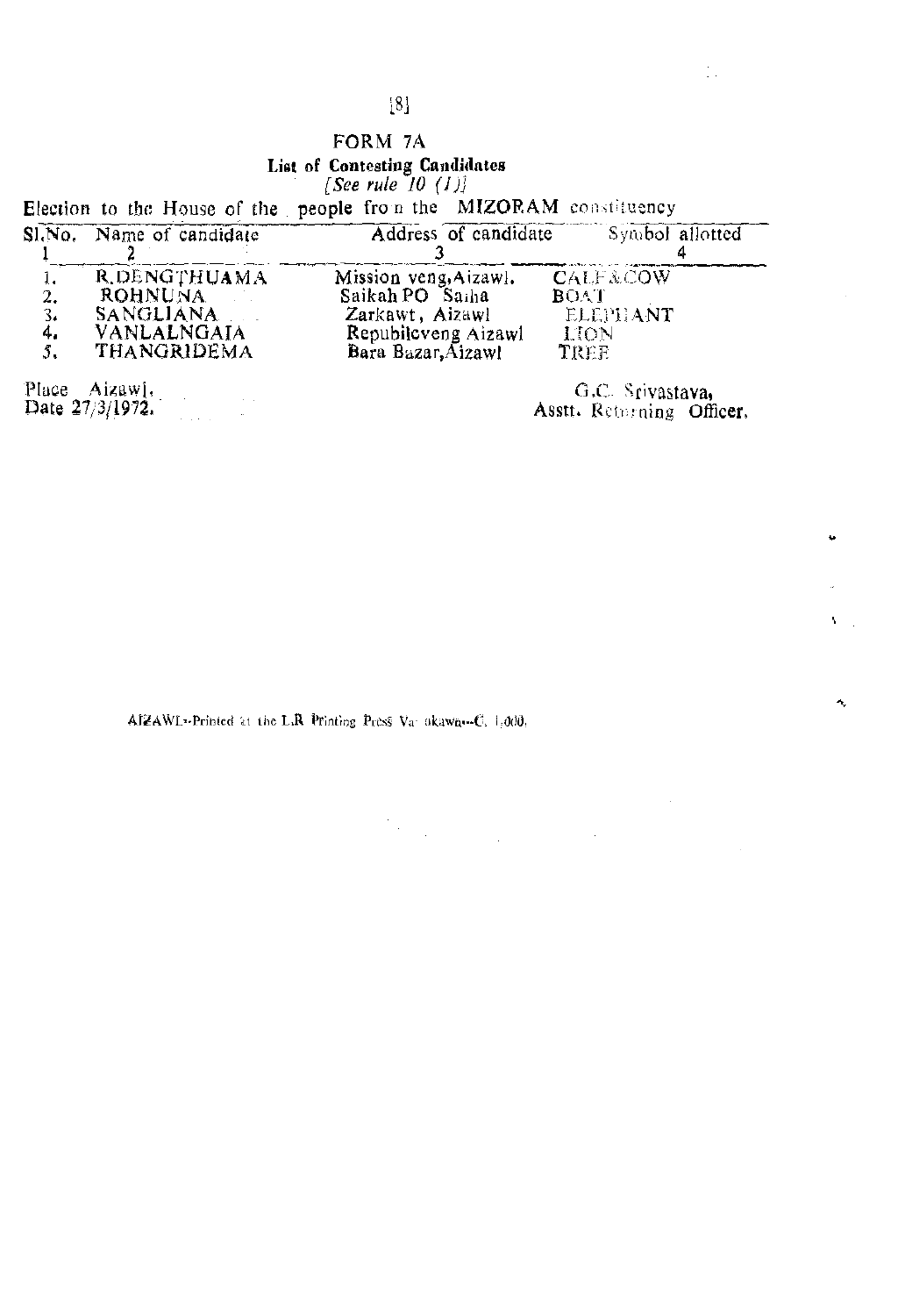|                                                          |                                                                                                           | FORM 7A<br>LIST OF CONTESTING CANDIDATES                                                                                                                                                                          |                                                                                                 |
|----------------------------------------------------------|-----------------------------------------------------------------------------------------------------------|-------------------------------------------------------------------------------------------------------------------------------------------------------------------------------------------------------------------|-------------------------------------------------------------------------------------------------|
|                                                          |                                                                                                           | [See rule 10 $(1)$ ]                                                                                                                                                                                              |                                                                                                 |
|                                                          |                                                                                                           | Election to the Legislative Assembly from the No. 1 TUPANG Constituency.                                                                                                                                          |                                                                                                 |
| Si. No.                                                  | Name of Candidate                                                                                         | Address of Cand date                                                                                                                                                                                              | Symboi allotted                                                                                 |
| 1.<br>2.<br>3.                                           | Hiphei<br>Mylai Hlychho<br>S. Siato                                                                       | Chakhang BPO Tuipang<br>Lunglei, Mizoram<br>Sa ha, PO Saiha                                                                                                                                                       | Lion<br>Camel<br>Elephant.                                                                      |
| Place Saiha                                              | Date 27.3.1972                                                                                            |                                                                                                                                                                                                                   | (J.C. PEGU)<br>Asstt. Returning Officer.                                                        |
|                                                          | $\chi$                                                                                                    | X                                                                                                                                                                                                                 |                                                                                                 |
|                                                          |                                                                                                           | FORM 7A<br>LIST OF CONTESTING CANDIDATES<br>[See rule 10 $(1)$ ]<br>Election to the Leg'slative Assembly from the No. 2 SANGAU Constituency.                                                                      |                                                                                                 |
| SI No.                                                   | Name of Candidate                                                                                         | Address of Candidate                                                                                                                                                                                              | Symbol allotted                                                                                 |
| 1.<br>2.<br>$\mathbb{S}_+$<br>4.<br>5.<br>6.<br>7.<br>8. | B. Sangchema<br>Lalhmunga<br>Lianupa<br>Sangchhuma<br>Siato<br>Thawngchina<br>Ukmanga<br>Vadeu            | Vanhne (R) PO Lawngtlai<br>Lungzarhtum BPO.Bualpui Ng)<br>$BP\bar{O}$ Bualpui (Ng)<br>New Saiha, PO Saiha<br>Saiha, PO Saiha<br>Lungtian BPO Sangan<br>Vawbuk PO Saiha<br>Tuisumpui PO Saiha                      | Calf & Cow<br>Soade<br>Railway Engine<br>$P_{\Omega}t$<br>Bibycle<br>Sourow<br>Lion<br>Elephant |
| Place Saiha                                              | Date 27.3.1972<br>$\lambda$                                                                               | $\mathcal{A}$<br>FORM 7A                                                                                                                                                                                          | (LC.) PEGU-<br>Asstt. Returning Officer.                                                        |
|                                                          |                                                                                                           | LIST OF CONTESTING CANDIDATES<br>[See rule 10 $(1)$ ]<br>Electionto the Legislative Amendy for arrived. 3 SAIHA Constituency.                                                                                     |                                                                                                 |
| Sl. No.                                                  | Name of Candidate                                                                                         | Address of Cand'date                                                                                                                                                                                              | Symbol allotted                                                                                 |
| 1.<br>2.<br>ą.                                           | Chinzah L.<br>Sapliana<br>Zoliana                                                                         | Rulkual BPO Lawngtlai.<br>Saiha PO Saiha<br>Lawagilai                                                                                                                                                             | Calf $\& \rightarrow w$<br>Pot<br>Lion                                                          |
| Place Saiha                                              | Date 27.3.1972                                                                                            |                                                                                                                                                                                                                   | (I.C. PEGU)<br>Asstt. Returning Officer.                                                        |
|                                                          | $\sum_{i=1}^{n}$                                                                                          | X<br>YORM 7A.<br>LIST OF CONTESTING CANDIDATES.                                                                                                                                                                   |                                                                                                 |
|                                                          |                                                                                                           | $\lceil$ See rule 10 (1)]<br>Election to the Legislation Assembly from the No. 4 CHAWNGTE Constituency.                                                                                                           |                                                                                                 |
| SLN <sub>2</sub>                                         | Name of Candidate.                                                                                        | Address of Candidate.                                                                                                                                                                                             | Symbol allotted.                                                                                |
| 123456789                                                | Arun Bikash<br>Chandrasnidan<br>Kaliorasad<br>Lalkhumliana<br>Nilmoni<br>Ramkhuma<br>Roliana<br>Satiaprio | S ensilai, S.P.O Chawngte.<br>Borapansuri B P.O. Chawngte.<br>Chengkawilui, B.P.O. Chawngte.<br>E.P.O. Chawagte.<br>Borapansuri B.P.O,Chawngte.<br>B.P.O. Chawngte.<br>B.P.O. Chawngte.<br>Nunsuri P.O. Demagiri. | Boat.<br>Elephant.<br>$Tw2$ Leaves,<br>Sparrow.<br>Bicycle.<br>Scales.<br>Camel.<br>Gail & Cow. |

Place Sa<sup>t</sup>ha<br>Date 27/6/1972.

 $\bar{z}$ 

 $\ddot{\psi}$ 

Ċ

Assit. Returning Officer.